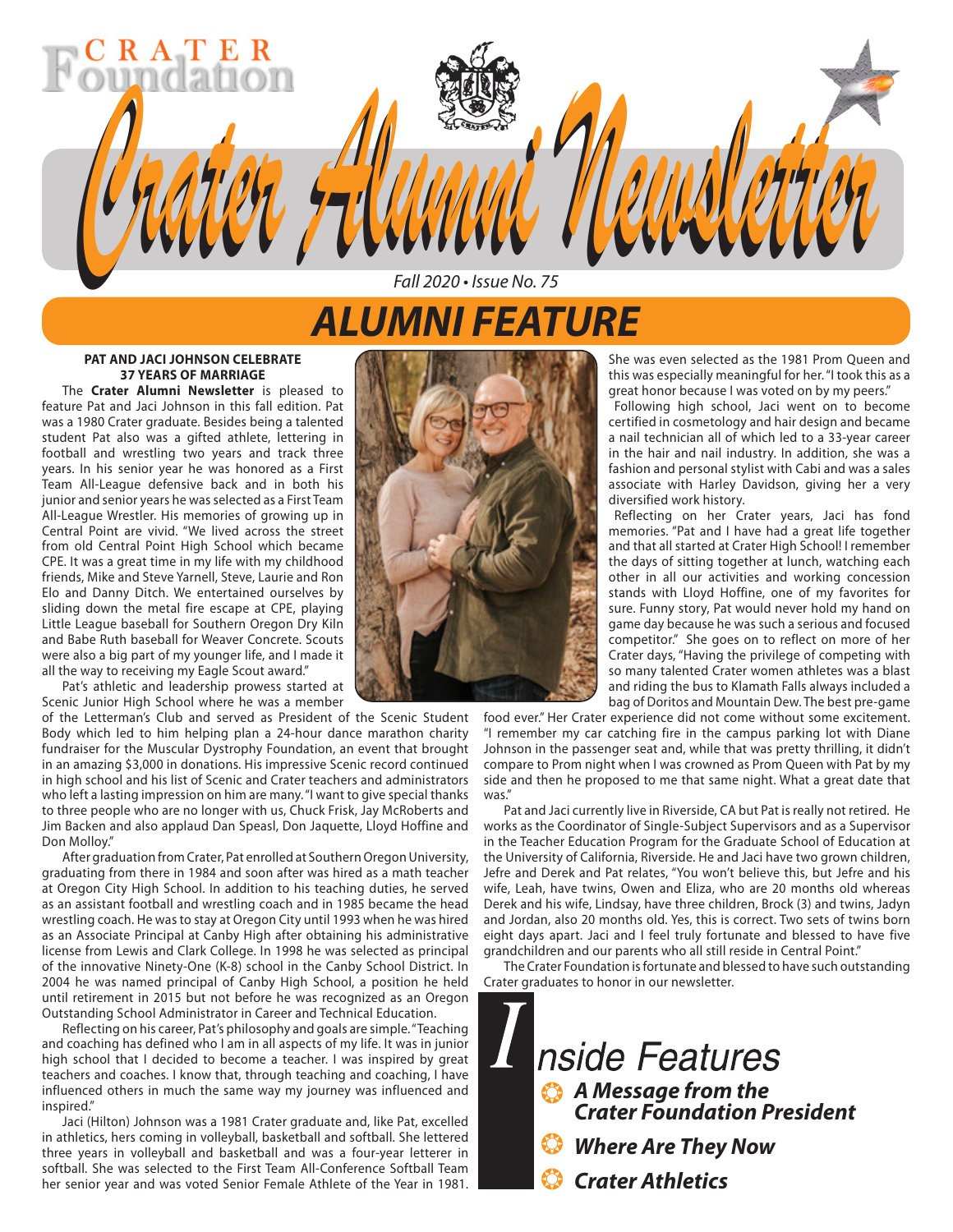

#### 1952 – 59

VELMA MAYFIELD OLSEN (55) – lives in Auburn, Washington where she has been an expert control officer for Honeywell. She has two grown children and four grandchildren. Velma has traveled to Washington, D.C., Minneapolis, Minnesota and San Antonio, Texas.

**MERLE NYBERG (55)** – lives in Grants Pass with his wife, Helen Charlene. They have four grown children and four grandchildren. Merle retired from the U.S. Navy in 1974 and then went to work for Noritsu American Corp as Senior Technical Service Representative. His favorite hobby is reading. **JOHN SHAMA (56)** – lives in Leaburg, Oregon. He and his wife, Patricia have been married for 61 years and have two daughters Kelly and Shelly. John worked for Beneficial Corporation for 28 years and upon retirement in 1988, started Banner Mortgage. He sold the company in 2019. Today fully retired, he is busy doing things that he had wanted to do for many years.

#### 1960 - 69

**JOYCE JOHNSON HORTON (63)** – Did live in Gold Hill with her husband, Warren however after retirement of both they purchased a motor home, sold everything and hit the road. Since, they have done volunteer work at different Oregon Department of Fish and Wildlife sites, Historical and sites in Texas and Arkansas. Their eastern travels took them to all the major Civil War battle fields. Joyce was a nurse's aide at R.V.M.C. for several years and worked as a bookkeeper/office manager at several doctor's offices. They love to camp, hunt and fish in their free time.

**DOUG MCMAHAN (67)** – lives in Gold Hill with his wife of 51 years, Diana. They have three grown daughters, Daffney, Amy and Amanda and six grandchildren. Doug was a surveyor for Hoffbuhr and Associates and is a preacher for Bible Baptist Church in Gold Hill. Diane is now retired after being a principal at Prospect. They enjoy hunting, fishing and camping. **MARCIA CLARK GIERLOFF (67)** – lives in Jacksonville, with her husband, Ray. Both now retired, Marcia worked for cardiologists and open heart surgeons before retirement. She has three children and two step-children, all grown. They also have seven grandchildren. They have two Harley motorcycles and an RV that they use to leave the valley during the winter months. In the summer they spend much of their time living at Howard Prairie Lake.

**CINDY CHARLEY SIPE (67)** – lives in Portland with her husband of 48 years, Tim. They have three grown children, Justin, Charlotte and Tina. Cindy worked as a pharmacist at Emanuel Hospital for 34 tears retiring in 2006. They have traveled to Washington, D.C. gone on a Caribbean cruise and had a great trip to Italy. They love to go to Black Butte near Sisters where they purchased a home. A great place to relax and enjoy the area. 1970 - 79

#### **SANDI MENKE DILLINGER (72)** – lives in Eugene, Oregon with her husband of 43 years. After graduation, Sandie attended Lane Community College and earned an associate degree in accounting. She and her husband then opened an auto repair shop in 1983 and still operate it with hopes of retirement soon. They have four children, step sons Teddy (47) and Austen (43) and their children Josh (40) and Miranda (37). In her spare time Sandi enjoys golf, traveling and spending as much time as possible with their three grandkids (ages 1, 2 and 5).

**BOB DUNNE (78)** – lives in Bloomfield, New Mexico where he has worked for Pizza Hut for the last 31 years. After graduating, he worked for the Red Lion Organization and studied culinary arts, ultimately earning a Certified Chef certificate. After five years with Red Lion kitchens he joined Pizza Hut and worked his way up to Director of Operations in Washington State. **STEVE SPATZ (78)** – lives in Glenside, Pennsylvania where he is president of BookBaby, one of the world's largest self-publishing companies located outside of Philadelphia. His team and Steve have worked with 50,000 authors helping them distribute their books through Amazon, Barnes & Noble, Apple, Google and many others. Currently Steve is active in author groups around the world, with speaking gigs at the London Book Fair,

Dublin Writers Conference, San Francisco Writer's Conference and many others. He self-published his own book, "The End, Now What" through BookBaby in 2015 and has two more manuscripts on the way. Previously Steve worked in senior leadership roles for Fortune 500 companies including Mattel, Tyco Toys and Hasbro during his 35 year direct marketing career.

**KENNY WICKS (76)** – lives in Medford with his wife, the former Karen Marvin (78). Kenny has worked for Boise Cascade for many years and is now looking forward to retirement. They have one grown son, Kevin who lives in the Rogue Valley.

#### 1980 - 89

**DENISE DOLAN FLORES (85)** – lives in Vancouver, Washington with her husband, Mike. They have two children, Kristen 24 and Justin 20. Denise began college and started a part-time college job that turned in to a 19 year banking career. Within those 19 years she has enjoyed five different careers but says her best career is "being a mom".

**ANNE-LOUISE JACOBSSON SANDVIK (85)** – lives in Eskilstuna, Sweden with her husband, Robert. They have three children, Gustav 25, Elin 22 and Tilde 18. Anne-Louise worked as a Site Manager and Resource Deployment Manager at IBM in Sweden.

**LESLIE SHEPARD GAINEY (87)** – lives in Eagle Point with her husband, Rick. They have two children Ryleigh, 21, who attends University of Montana and Hayden, 19, who attends Butte College where he plays football. After 12 years living in Alaska, they returned to the Rogue Valley. Leslie worked in Dialysis and as a paramedic and her husband still works on the Alaska Pipeline for Conoco-Phillips. In their free time they like to hike, golf and play board games.

#### 1990 - 99

**SHERM SWARTZ (90)** – recently married, Sherm lives in Central Point with his wife, the former Michelle Watson (92). Sherm has three grown children, stepson Sean 25, son Bryon 23 and daughter Allison 19. Sherm is a Grocery & Frozen Food Buyer for Sherms Thunderbird Markets and Sherms Food 4 Less, where he has worked for 30 years. Michelle works for Lithia Motors in their corporate office. In their free time they love to camp, fish and attend sporting events. Sherm is particularly proud of being on the "chain gang" for Crater football since 1994 with his friends, Scott Coffman, Sean Jenson and Dusty Hoffman.

**DAMON HOFFMAN (97)** – lives in Central Point with his wife, Nikki. They have two children, Haylee 19, and Mason 14. Damon is an engineer for Jackson County Fire District 3 and Nikki works for People's Bank. In their free time they love to camp, snowmobile and hunt.

#### 2000 - 2009

**KELLY CORBETT SMITH (00)** – lives in Central Point with her husband, Brian and her daughter Emma. Recently married, and moving professionally from an elementary teaching position in the Medford School District to a new job, Kelly is now the Principal of Lincoln Elementary School in Grants Pass.

**TRISTAN WEBB, (02)** – lives in Jacksonville with his wife, Katelyn. They have two children, Cora 2 and Fiona 2 months. Tristan is a teacher at Jewett Elementary School where he teaches a Spanish/English immersion class. Tristan joined the Peace Corps which included projects and working in Honduras. He also lived and worked in Colorado while getting his teaching degree. His wife, Katelyn is a professional judicial clerk for the Honorable Federal Judge Mark Clark. In his free time Tristan is an avid golfer, is talented with gardening and doing his own home construction/ improvement projects.

**DANIELLE SHULTS GOODE (05)** – lives in Central Point with her husband, Brian. They have two children, Nathan, 11, and Trey, 8. Danielle is a 2nd grade teacher at Mae Richardson Elementary School in Central Point and Brian works for the Social Security Administration. in their free time they love to travel, camp, hike, play family games and enjoy music.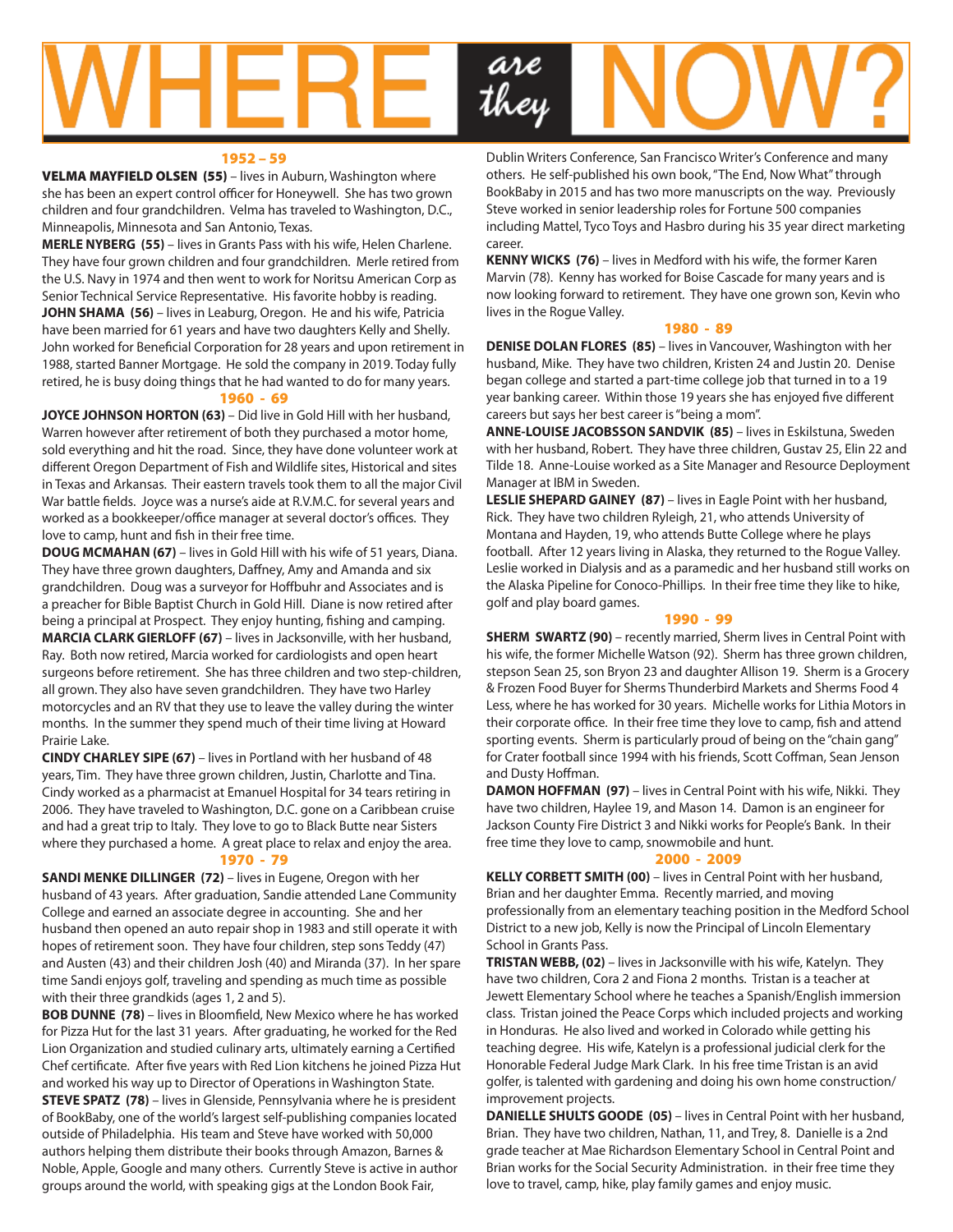# Teacher/Administrator

 This Teacher/Administrator Feature is Bruce Fauble, a long time teacher, coach and administrator in School District #6. Bruce graduated from Southern Oregon State College with a bachelor's degree in education and began his teaching career at Scenic Junior High School. He spent the next 32 years in School District #6 teaching social studies, coaching volleyball, basketball and football at both Scenic and Hanby. He also coached softball at Crater for nine years. At Scenic he was also the advisor for the leadership class.

 When he transferred to Hanby he was a social studies teacher and also taught the leadership class. He started the backpacking program at Hanby taking students down the lower Rogue trail. That program still exists today. After 25 years in the classroom, Bruce was appointed Principal at Patrick Elementary School a position he held until his retirement in 2009.

 After retirement, he and his wife of 37 years Desi, have traveled to Europe, Hawaii, Mexico and the Western United States. Bruce finds time to play golf three days a week with many other retired District 6 teachers and administrators. He especially enjoys their annual golf



## Message from the **President**

 What a difficult year for everyone. First the COVID 19 virus and the closing of schools. Then as the pandemic escalated the decision by the state to keep schools closed this fall and allow no large gatherings. Thus several large fund raising events were cancelled. Then came the horrible fires here in the Rogue Valley as well as other locations in Oregon, Washington and California. The tremendous devastation in Talent and Phoenix has affected all of us in one way or another.

 For the Crater Foundation, this 2020 Crater High graduating class was awarded approximately \$260,000 in scholarships and Crater High graduates who have completed at least 1 year of college received \$65,500 in scholarships. We were able to do this as we had planned ahead and are financially able to make these awards.

 With the anticipated loss of nearly \$200,000 from fund raising events this year this stands to be a huge financial loss for us. However, we strongly believe we will be able to withstand those short term losses but hoping not for long term. With smart handling of our finances, with what support our alumni, individual people, businesses and organizations will make when they can, we will endure these difficult times and still be able to help our young people as we have done in the past. We are strong and we will survive.



trips to Sunriver.

 Bruce and Desi have two grown daughters, Kayla and Lindsey. They are blessed with seven wonderful grand-children and are grateful that they are able to be involved in each of their lives.

 Bruce tells us, "I was blessed to be able to spend my entire career in District 6. Every school I was at had great teachers and leadership". He goes on to say, "My fondest memories are of my experiences with kids, from coaching to backpacking to being an

elementary school principal. It was always about the kids. I also got to hire some of those kids and that was truly a highlight."

 We applaud Bruce as another in a long line of outstanding retired educators from School District #6 who have made a difference in countless young people's lives.

## RETIRED TEACHER LEAVES CHOLARSHIP MO

 **David Clair, retired District 6 teacher, passed away September 15, 2019. He was a typing and computer teacher at Scenic Junior High/ Middle School during his 25 years in the district. With his passing, his entire estate was left to non-profit organizations, including the Crater Foundation. Mr. Clair established a scholarship in his family name, and with this substantial bequest, that scholarship will continue for many years and will assist many students with college expenses.**

 **Mr. Clair was a Vietnam War veteran who loved teaching and young people. He showed us how much by making this extremely generous gift.**

## Loard Members

**EMMALLEE FINNEY HIGINBOTHAM** - Emmallee is a 2000 Crater graduate and lives in Central Point with her husband, Byron (96) and their two sons. Emmalee is co-owner with her husband Byron of Higs Gym. She is also Clinic Director of Complete Care Health Centers located in Medford. In their free time they love to travel, hike, camp and anything outdoors.

**LINDSEY FAUBLE ZAGAR** - Lindsey is a 2002 Crater graduate and lives in Central Point with her husband, Scott and their two daughters ages 4 and 7. Lindsey received a Bachelor's degree in political science and German from Western Oregon University and a Master's degree in international studies from Denver University. She is the marketing manager for Del Rio Vineyards in Gold Hill.

**ALICIA BETTENBURG WILSON** - Alicia is a 2002 graduate from Crater High and has lived most of her life in the Rogue Valley. She received a Bachelor's degree from University of Minnesota in 2006 and a law degree from University of Oregon. She and her husband, Andrew are both attorneys in Medford. She is delighted to become a board member of the Crater Foundation as she received financial support from the Foundation as a Crater High graduate.

**SCOTT TUERS** - A 1989 Crater graduate, Scott lives in Central Point with his wife, Kristen. Scott graduated from Oregon State University and became a teacher and coach at Hanby Middle School. He became a volunteer fireman that ultimately led to his leaving the teaching profession and becoming a full time firefighter. He currently is a Captain with Jackson County Fire District 3, where he has been for 16 years. They have two daughters, Morgan, age 15 and Brooke, age 13.